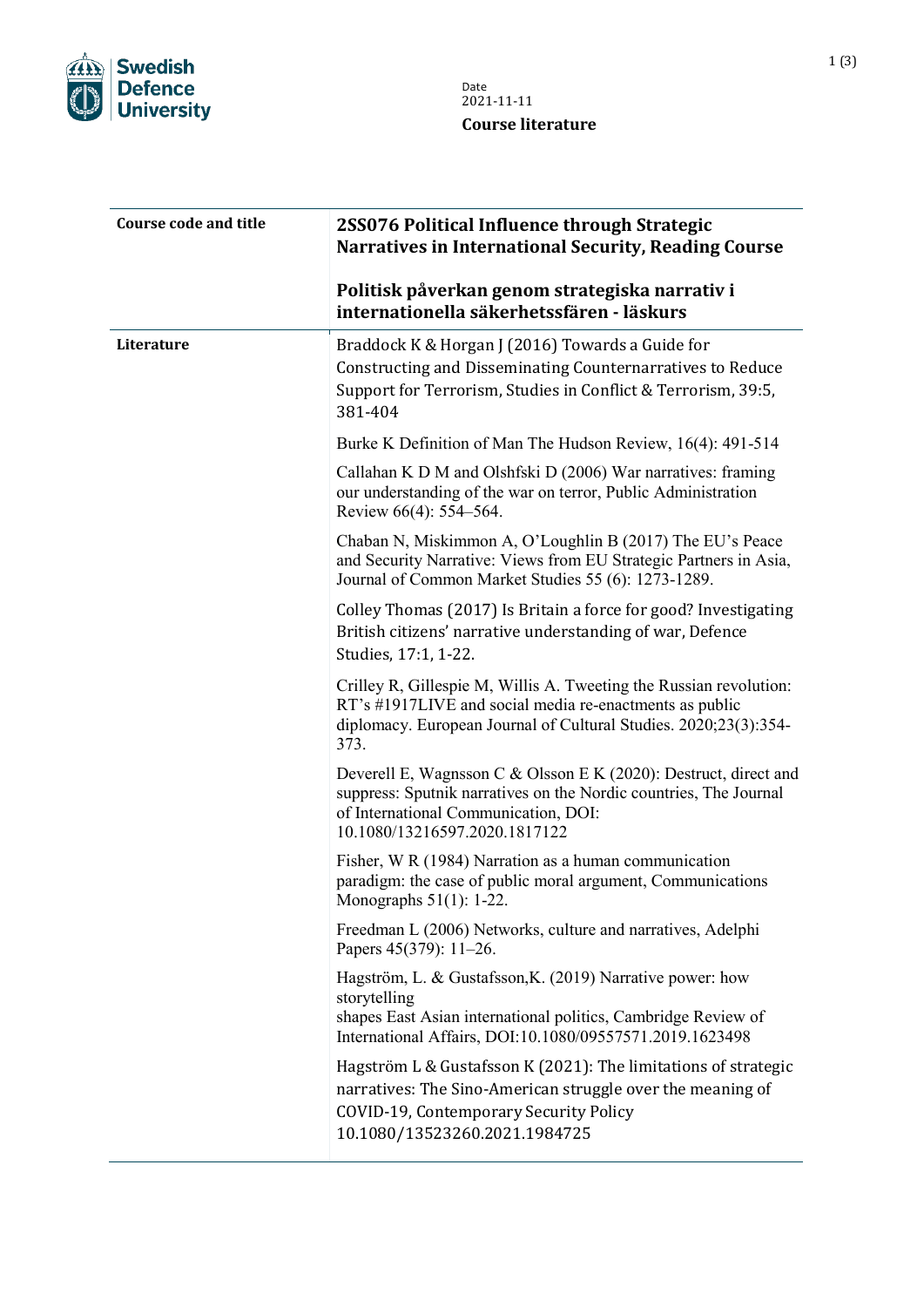

| Date<br>2021-11-11 |
|--------------------|
| Course literature  |

|                 | Hellman M & Wagnsson C $(2017)$ How can European states<br>respond to Russian information warfare? An analytical framework.<br>European Security 26(2): 153-170, DOI:<br>10.1080/09662839.2017.1294162.                      |
|-----------------|------------------------------------------------------------------------------------------------------------------------------------------------------------------------------------------------------------------------------|
|                 | Hoyle, A (2021) Portrait of a Liberal Chaos. Media, War and<br>Conflict. Kommande                                                                                                                                            |
|                 | Khaldarova I and Pantti M (2016) Fake news, Journalism Practice<br>$1(7): 891-901.$                                                                                                                                          |
|                 | Livingston, J and Nassetta, J (2018) Framing and Strategic<br>Narratives: Synthesis and Analytical Framework. SAIS Review of<br>International Affairs 38 (2): 101-110.                                                       |
|                 | Miskimmon A, O'Loughlin B and Roselle L (2018) Forging the<br>World. Strategic Narratives and International Relations. Ann<br>Arbor: University of Michigan press. Selected chapters.                                        |
|                 | Miskimmon A and O'Loughlin B (2017) Russia's Narratives of<br>Global Order: Great Power Legacies in a Polycentric World,<br>Politics and Governance $5(3)$ : 111–120.                                                        |
|                 | Patterson M and Monroe KR (1998) Narrative in Political Science,<br>Annual Review of Political Science 1:315-331                                                                                                             |
|                 | Ringsmose J and Börgensen B (2011) Shaping Public Attitudes<br>Towards the Deployment of Military Power: NATO, Afghanistan<br>and the Use of Strategic Narratives, European Security 20 (4): 505-<br>528.                    |
|                 | Sadler N (2017) Narrative and interpretation on Twitter: Reading<br>tweets by telling stories New Media & Society 1-17. Online First.<br>https://doi.org/10.1177/1461444817745018.                                           |
|                 | Somers M R (1994) The Narrative Constitution of Identity: A<br>Relational and Network Approach, Theory and Society 23 (5): 605-<br>649.                                                                                      |
|                 | Szostek J (2018) Nothing Is True? The Credibility of News and the<br>Conflict in Ukraine, The International Journal of Press/Politics<br>$23(1): 116-135.$                                                                   |
|                 | Trevisan, F Bello, B, Vaughan, M & Vromen, A (2020) Mobilizing<br>personal narratives: The rise of digital "story banking" in U.S.<br>grassroots advocacy, Journal of Information Technology & Politics,<br>$17:2, 146-160.$ |
|                 | Wellings, Ben Kelly, Serena Wilson, Bruce Burton Joe & Holland<br>Martin (2018) Narrative Alignment and Misalignment: NATO as<br>a Global Actor as Seen from Australia and New Zealand, Asian<br>Security, 14:1, 24-37.      |
| Other tool/aids |                                                                                                                                                                                                                              |